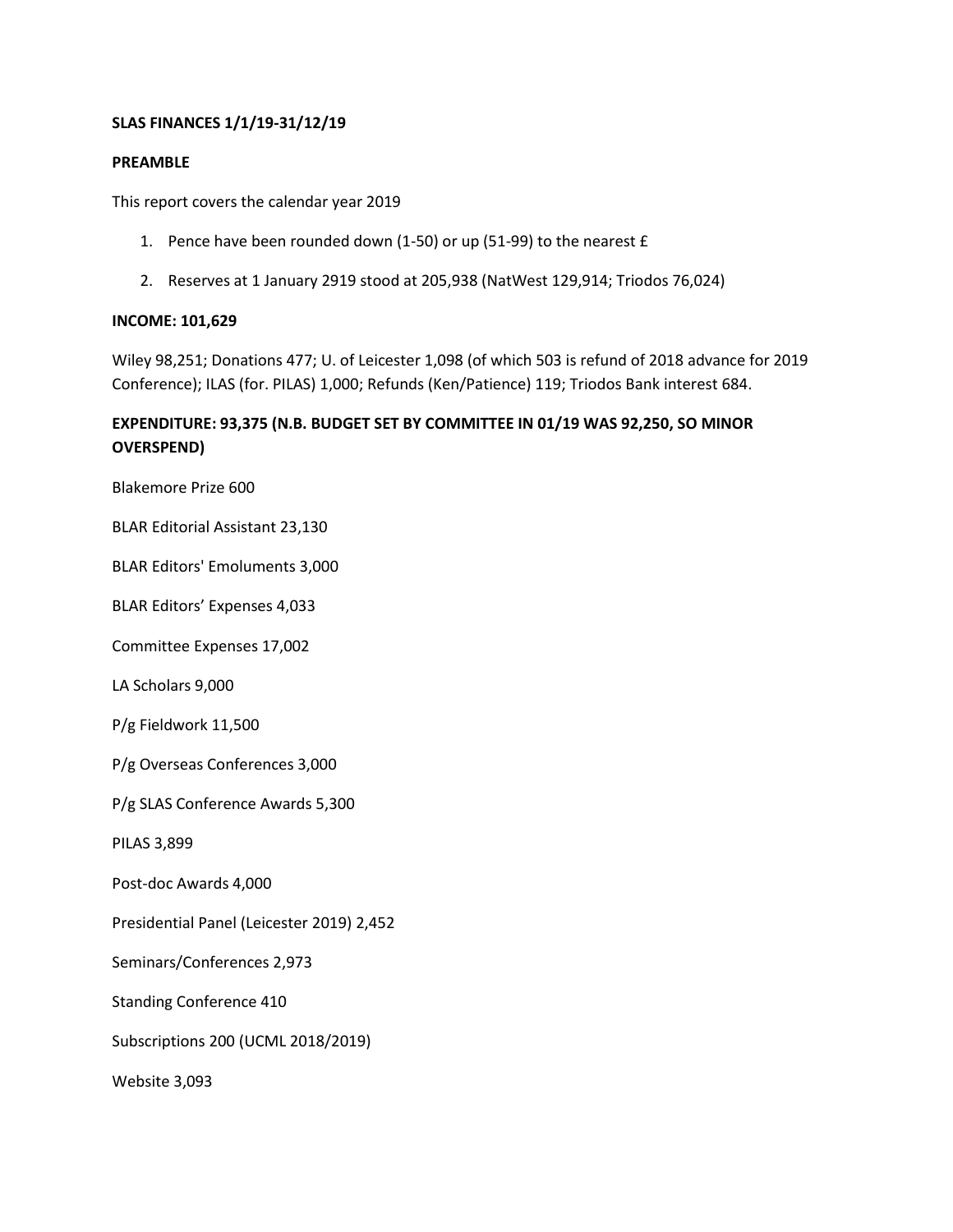#### **OBSERVATIONS**

#### **Income**

As in the previous year, virtually all the income (96.68%) derived from the contract with Wiley for the publication of the *Bulletin of Latin American Research [BLAR]*, which came into effect on 1/1/17 and runs for 5 years. The greater part (£71,862) was paid in January as an advance on SLAS' anticipated share of the 2019 profits, and a further payment in March embraced the outstanding amount due for calendar year 2018 and members' subscriptions (£8,890) paid initially to Wiley for that year.

The other items of income are relatively self-explanatory. The payment of £684 by the Dutch Bristol-based Triodos Bank was for a deposit (@0.9%) made in November 2018.

The payment of £1,000 from ILAS was negotiated directly by the PILAS officers and has been incorporated in the budget allocation to PILAS for 2020.

In view of its relatively healthy financial position, SLAS no longer requires that the Annual Conference should make a large profit but should try to break even. The Leicester Conference payment of £1,098) included reimbursement of an advance payment (£503) made by SLAS in 2018 to secure the venue for the Conference Dinner.

#### **Expenditure**

As usual, expenditure (direct and indirect) on *BLAR* was the largest item, in total £30,133: reimbursement to the University of Liverpool of £19,556 for the Associate Editor's costs for the period 1/1/18-31/7/19; £2,000 paid directly to him for overtime; various consumables and items of equipment; emoluments of £3,000 paid via the Coordinating Editor to the 6 Editors (£500 each), £4,032 for travel/subsistence costs arising from several editorial meetings; and the attendance of the Coordinating Editor at 2 major Conferences (including LASA in Barcelona).

Eleven awards of £1,000 each and 1 of £500 were made to support postgraduate fieldwork in Latin America, and 6 awards of £500 each were made as contributions to the costs of postgraduates (2 at Cambridge, 1 at Kent 2 at UCL, 1 at Warwick) who gave papers at overseas conferences.

The first recipients of post-doctoral awards worth £2,000 each were Jonathan Alderman (ILAS) and Dominika Gasiorowski (QMUL).

Six awards of £1,500 each were made to scholars from Latin America participating in the Annual Conference: 2 from Argentina, 3 from Brazil, and 1 from Mexico. The SLAS President, David Wood presided at the Conference over a 'Presidential Panel', attended by Eric Fisbach (France), Thomas Fischer (Germany), Barbara Hogenboom (The Netherlands), and Dante Liano (Italy): the visitors' registration fees, travel, and accommodation costs were £2,452. Thirteen awards of £400 each were paid to postgraduate/post-doc participants in the Conference, and the £100 registration fee was refunded to a further student who withdrew because of illness.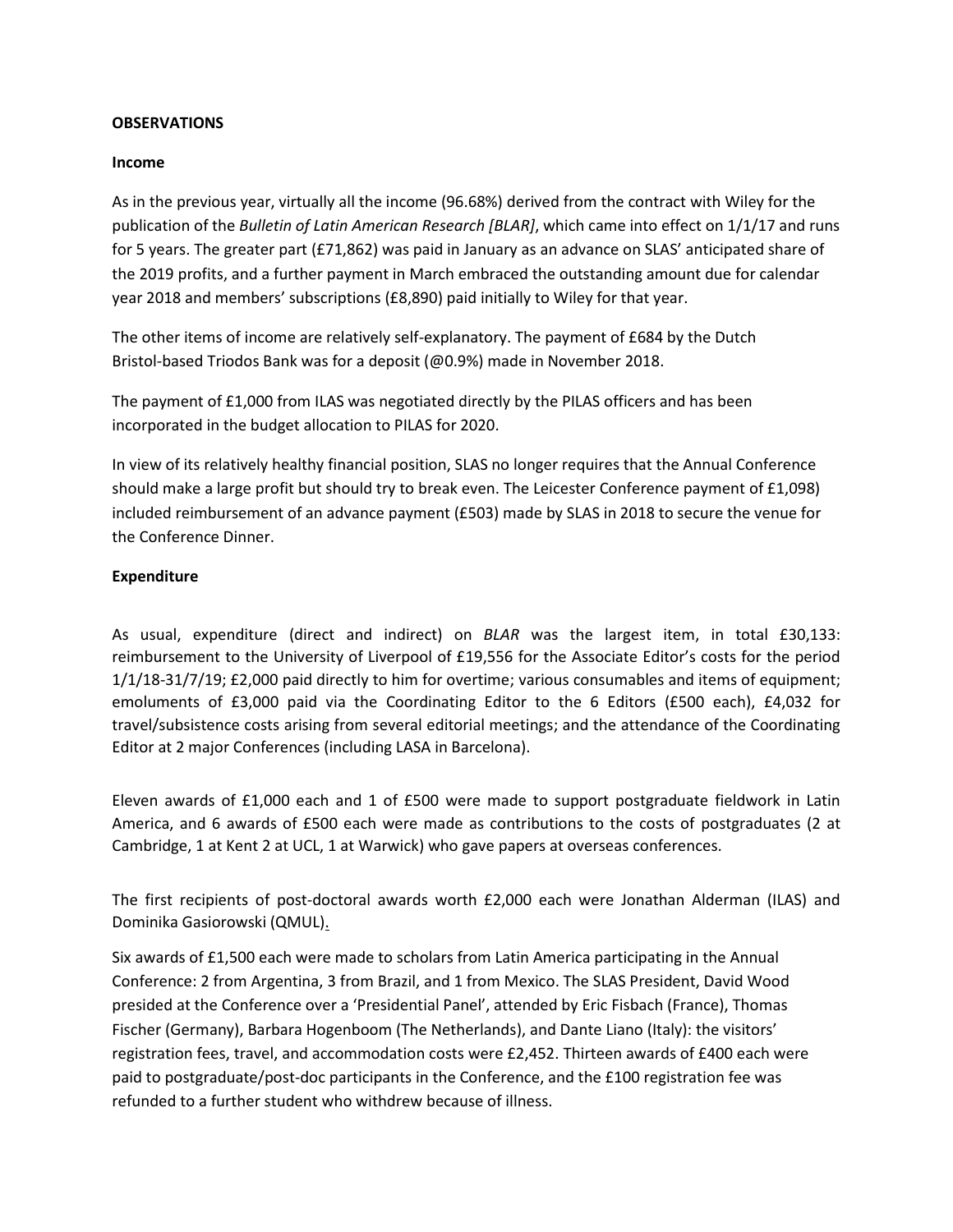Elected officers and other members of the Committee (including 1 PILAS rep, usually the President, and 1 editor of *BLAR,* usually the Coordinating Editor) are reimbursed for the expenses that they incur in attending meetings of the Committee, and in representing SLAS from time-to-time at other meetings. The Committee met on 4 occasions in 2019: twice in Leicester (January and April), and twice in Aberdeen (June and October). Overall, the expenditure on Committee expenses was substantially higher than the provisional £10,000 originally anticipated (although savings in other areas meant that the overall budget was only marginally exceeded. The first reason for the higher spend was that Aberdeen is a very expensive place to get to and from, except, of course for those members who live in Glasgow): expenses claims for the 2 meetings held there were £3,785, compared with £835 for the first of the Leicester meetings, and a further £1,253 went on getting the President to 2 important meetings in London and to the funeral in Bristol of former-President Caroline Williams. More importantly, the structure of the Leicester Conference, which put the April Committee Meeting on the AGM on different days led the Committee to resolve at its January meeting that 'SLAS would cover costs for any committee member to attend 2 days at conference in Leicester as well as 2 nights' accommodation: Perhaps unsurprisingly most were keen to accept this offer, and the claims for reimbursement added up to £4,273. Finally, under this heading, £3,063 was spent in December on advance hotel bookings and 2 air fares for Committee members who will attend the Amsterdam Conference.

'Events' awards – total £2,973 – were made to the Universities of Essex, Kent, Manchester, Oxford (St. Catherine's College). and ILAS. A  $6<sup>th</sup>$  award (£1,000) for UCL was approved by the Committee, but was not claimed, so presumably the event in question was not held.

Virtually all the £3,899 expenditure on PILAS arose from its Annual Conference held at the University of York.

Expenditure on the Website was £304 less than in 2018, and in future will be substantially lower now that its re-design has been completed

The modest expenditure on the Standing Conference - £410 – was for refreshments at the 2 meetings held in Newcastle and Sheffield.

The Blakemore Prize (£600) was awarded to Jennifer Chisholm (University of Cambridge).

£200 was paid to the University Council of Modern Languages in respect of subscriptions due for 2018-19.

## **THE INDEPENDENT EXAMINER**

The Independent Examiner – Professor Antoni Kapcia – has approved this report and has signed the necessary certificate for the Charity Commission, confirming that it complies with both the accounting records and the accounting requirements of the Commission

## **BALANCE AT 1/1/20**